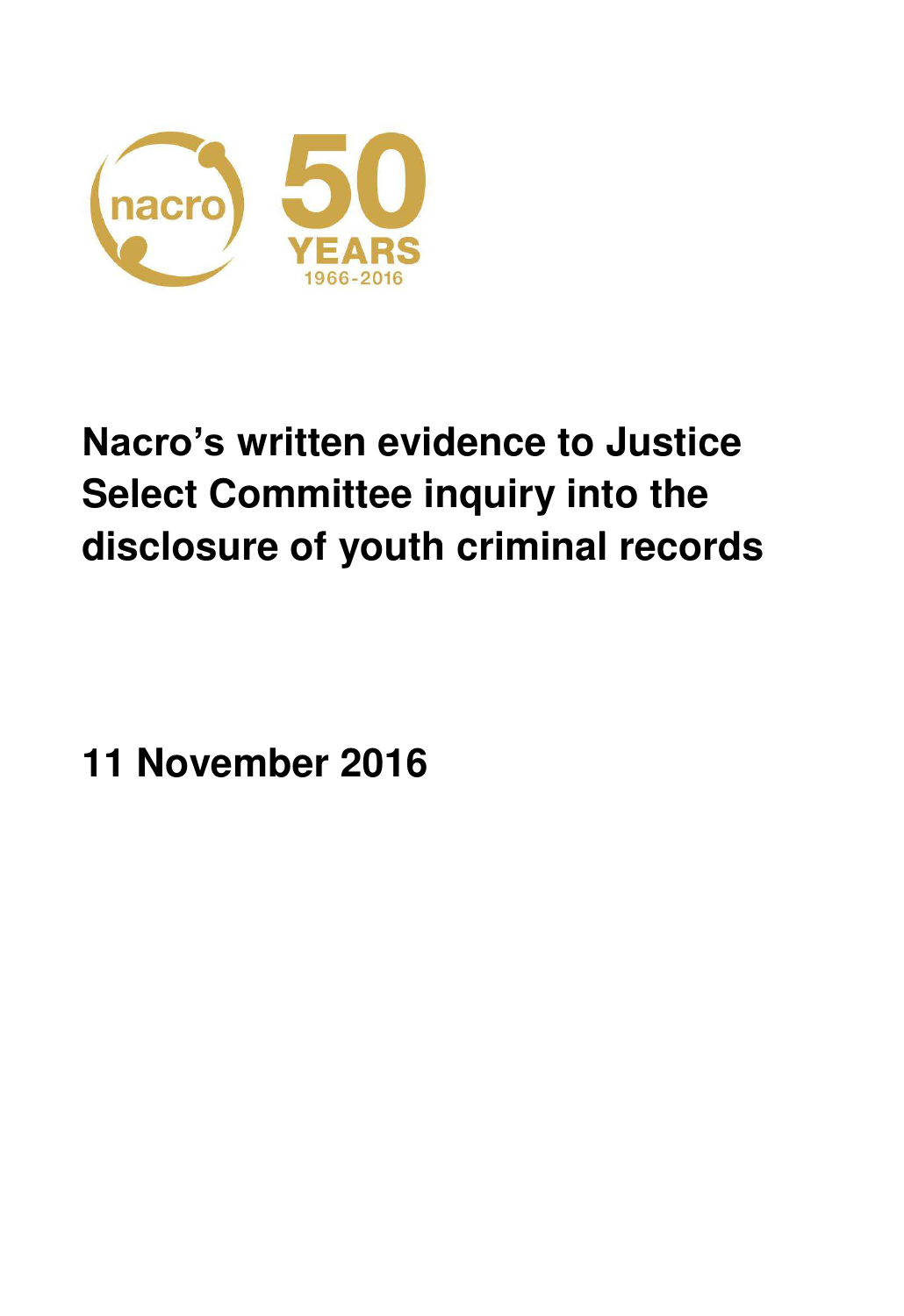# **About Nacro**

- 1. As an established charity with 50 years of experience, Nacro is a champion of social justice which continues to put crime prevention and reduction at its core. We use our knowledge and experience to help the most vulnerable in the community to move on in their lives and to reach their full potential and aspirations. We do this by addressing social exclusion, inequality of opportunity and deprivation. Throughout England and Wales we deliver interventions which are consistently high quality, evidence-based and outcome-focused so that we can maximise our impact in communities.
- 2. Our services include supported housing to vulnerable people; vocational training programmes; substance misuse services; offender management services; Resettlement Advice Service for offenders, families and employers. We also use our knowledge of what works to help inform policy and shape practice.

# **Executive Summary**

- 3. Nacro believes there is a need for a fundamental set of principles, based in evidence, to underpin a revised statutory framework.
- 4. Disclosure of a criminal record gained as a young person can significantly impact on a person's opportunities. Disclosure must therefore have a clearly defined and legitimate purpose and only be employed when necessary and proportionate.
- 5. We believe there should be a distinct approach for young adults aged 18-25.
- 6. We recognise the need for an effective criminal record disclosure regime which helps employers safeguard children and vulnerable adults.
- 7. We believe further research is needed to understand the link between minor convictions and cautions and protecting the public.
- 8. Nacro supports the principles behind the filtering regime which made some positive changes. However, it is currently difficult to understand for individuals and organisations.
- 9. Nacro believes unlawful Disclosure and Barring Service (DBS) checks are a significant problem which can seriously impact on young people's futures.
- 10. We cautiously welcomed the modest reforms to the Rehabilitation of Offenders Act (ROA) in 2014 but believe these could go much further, for example by implementing Lord Dholakia's recommendations in Nacro's Change the Record campaign.<sup>1</sup>

## 11. We recommend:

- **•** Re-run a thorough review of the ROA Breaking the Circle part two.<sup>2</sup>
- Research to look at any potential indirect discrimination implications in the body of evidence around offending and disadvantaged groups
- Thorough review of the range of offences on the DBS non-filtered list
- Distinct qualifying period for filtering for young adult offenders
- Review rules on filtering for multiple convictions and short sentences
- Review roles, activities and purposes where excepted questions can be asked
- Eradicate unlawful checks
- Work with key stakeholders to develop good practice advice, support and guidance and training for organisations and practitioners on handling and managing disclosures

## **Introduction**

 $\overline{a}$ 

12. Nacro responds to this inquiry from our extensive specialist work and expertise on the legislation that governs criminal record disclosure. In the 1990s, Nacro established the national Resettlement Advice

 $^{\rm 1}$  Nacro (2010) Change the Record: Nacro's campaign report London: Nacro

<sup>2</sup> Home Office (2002) *Breaking the Circle: A report of the review of the Rehabilitation of Offenders Act* London: Home Office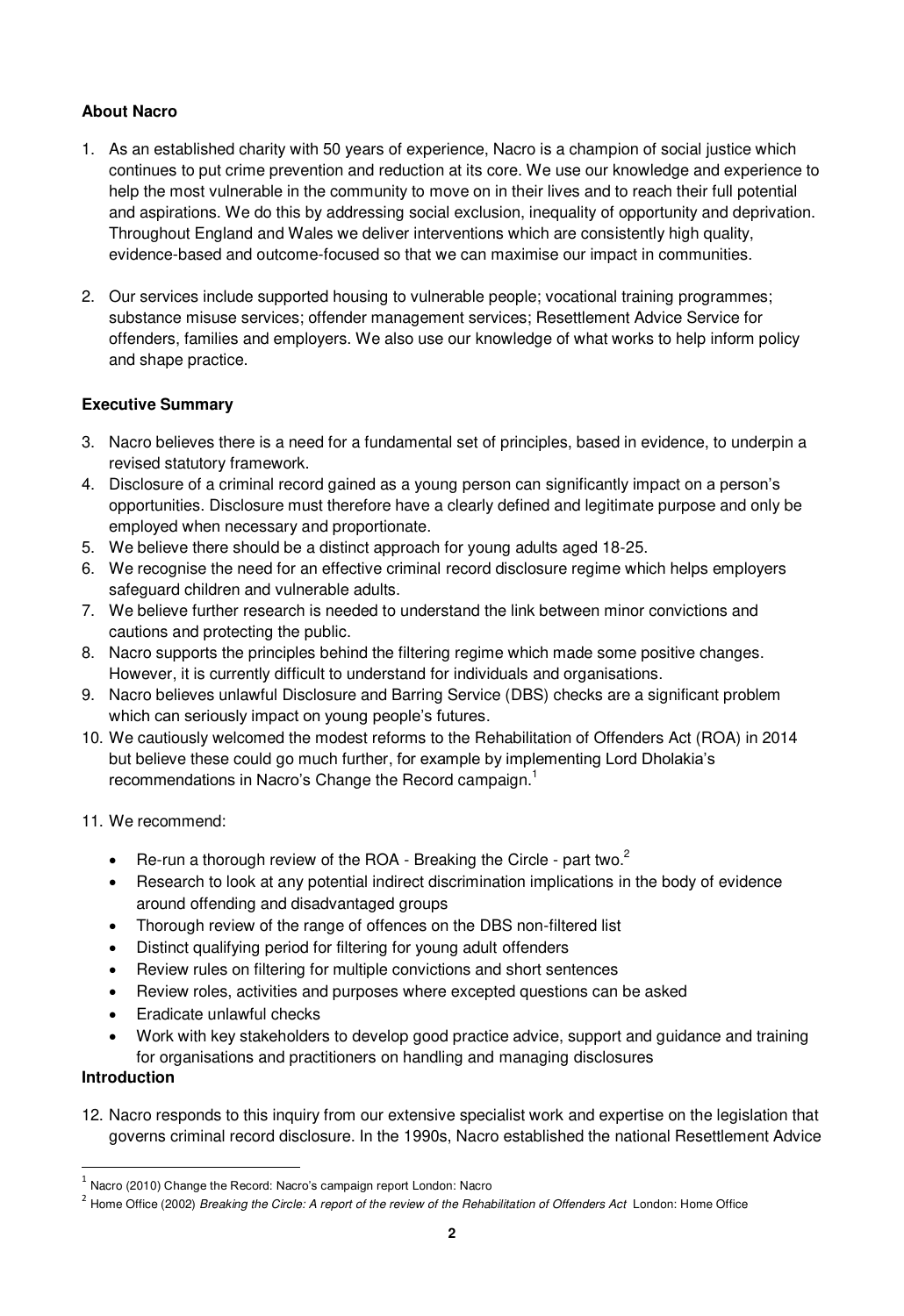Service (RAS) to provide advice and guidance to prisoners, offenders on license and ex-offenders who faced barriers to effective resettlement in various aspects of their lives. In response to the introduction of the Criminal Records Bureau checks in 2002, RAS adapted to respond to the increase in inquiries from people impacted by the growing number of criminal record checks carried out. RAS has years of experience providing advice, support and training to individuals and practitioners. Our dedicated Employer Advice Service provides practical guidance, expert support and training to employers and other organisations on navigating complex disclosure legislation and managing risk in relation to criminal records and allegations. RAS legal officers are leading experts in this field and provide individuals with advice on rights and responsibilities relating to disclosure; and also legal advocacy for those subject to unlawful criminal record checks or unfair/wrongful dismissal cases.

- 13. Over the years, Nacro has worked tirelessly to campaign for effective change to the legislative regime which governs disclosure and the use of criminal records. In the 1970s, Nacro was one of three organisations exclusively working on this issue at the time where no law existed to support the successful reintegration into society of reformed offenders who had stayed on the right side of the law. Nacro successfully established a Committee, chaired by the Rt. Hon Lord Gardiner, to discuss the introduction of such a law and what form it should take. As a result of the Committee's 1972 report *Living it Down: The Problem with Old Convictions*, 3 the Rehabilitation of Offenders Act 1974 was introduced.
- 14. Whilst the ROA was radical at the time, it has failed to keep up with society's changing needs and scientific advances in our understanding of neurological development as well as failing to chime with our growing knowledge of what constitutes effective resettlement. Nacro has continued to advocate, through our Change the Record campaign and working with the government and other stakeholders, for the reform of the ROA for both adults and young people. The changes to the ROA, implemented in 2014, were greatly welcomed; however despite these changes, the ROA did not go far enough to assist people with criminal records to draw a line under their past. In some instances, it has contributed to some of the barriers and collateral consequences that still prevent people with criminal records (and those who have been subject to allegations) from moving forward with their lives in a positive and constructive way. We believe that, whilst criminal record checks are often a necessary tool for employers in certain roles to prevent potential harm to children and vulnerable people, we also believe that a better system which adopts a more measured and considered approach can be developed which achieves a more equitable balance between the right to a private life and safeguarding concerns.
- 15. Whilst Nacro wholeheartedly welcomes this inquiry into the disclosure of youth criminal records, we hope that the Committee considers this issue in the context of the wider criminal justice system. Criminal records are interconnected with and interdependent upon government policy and legislation, police practice, judicial discretion, prison experience, the work of the National Probation Service and Community Rehabilitation Companies as well as employer recruitment attitudes and practice. Therefore, a whole systems approach is required to meaningfully result in real change. Nacro hopes that this is considered through the Committee's wider work into the criminal justice system and offender rehabilitation and resettlement.
- 16. Due to the broad topics that are covered within the inquiry's questions, we have been unable to explore all of the deeper intricacies associated with this issue. We appreciate that this is a short inquiry; however, we are more than happy to meet with the Committee to expand or clarify our response. If you have questions on any aspect of our initial response, please contact Rachel Annison, Policy Officer: [rachel.annison@nacro.org.uk,](mailto:rachel.annison@nacro.org.uk) 020 7902 5437.

<sup>3</sup> Gardiner Rt. Hon. Lord, JUSTICE, National Association for Care & Resettlement Of Offenders, Howard League for Penal Reform (1972) *Living it down: the problem of old convictions* London: Justice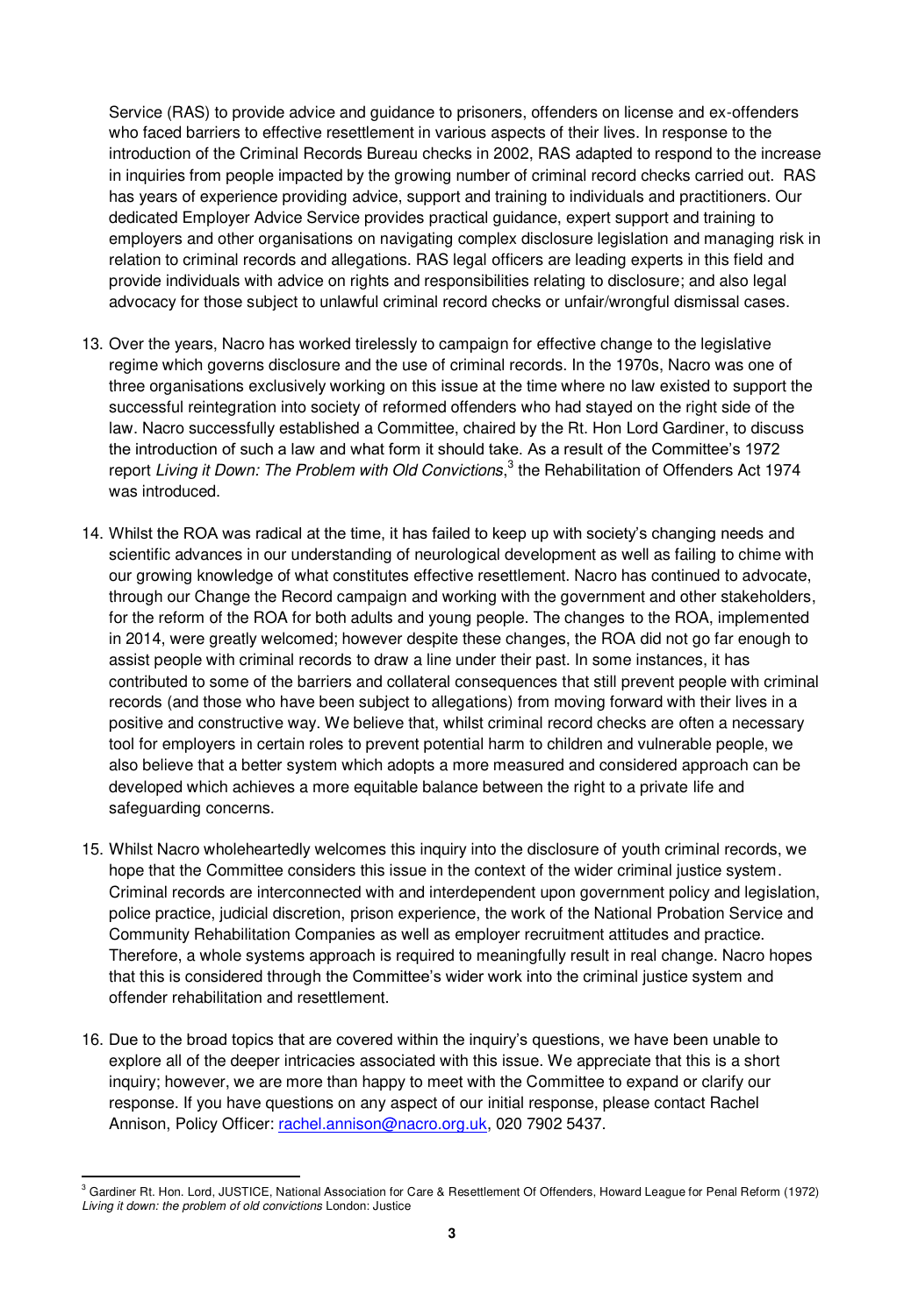## **1. The appropriateness and effectiveness of the statutory framework**

- 17. Nacro believes there is a need for a fundamental set of principles, based in evidence, to underpin a revised statutory framework. The current framework for adults and young people is complex and is the result of multiple pieces of legislation. In practice, it has created difficulty for the most experienced practitioners to navigate this system, let alone a child or young person trying to understand what they are required to disclose or what they are not.
- 18. Some of the key pieces of legislation which govern the current disclosure regime in England and Wales include:
- Rehabilitation of Offenders Act 1974
- The Rehabilitation of Offenders Act 1974 (Exceptions) Order 1975 (Amendment) (England and Wales) Order 2013
- Police Act 1997

- Safeguarding Vulnerable Groups Act 2006
- Protection of Freedoms 2012
- Legal Aid, Sentencing and Punishment of Offenders Act 2012
- 19. Some of these laws create collateral consequences which continue to impact on an offender after their sentence has expired. Collateral consequences are restrictions imposed by the operation of the law on offenders as the result of an arrest, conviction or imprisonment. Unlike the punishment imposed upon conviction, these additional restrictions are civil consequences, outside the realm of the criminal process, and are considered indirect consequences of having a criminal record.<sup>4</sup> These consequences are far reaching, and include limiting a young offender's ability to secure certain types of employment, applying for educational or training courses, housing when they turn 18, future eligibility to adopt and foster, as well as applying for certain types of insurance and loans.
- 20. Generally speaking, having to disclose a criminal record can negatively impact a young person's life in terms of them accessing employment, education, training and accommodation. What we have found, through enquiries that have been made via our national helpline, is that the negative effect of disclosing a criminal record is generally felt at the point where a) an individual attains the age of 16 and is required by an employer, education or housing provider to disclose a previous caution or conviction or b) they are aged 16/17 at the time that they are convicted and they are subsequently asked to disclose criminal information.
- 21. Owing to the limits that criminal record disclosure place on present and future opportunities for some young people, it is crucial that disclosure has a clearly defined and legitimate purpose, is only employed when it is necessary and is proportionate to what it seeks to achieve. However, the use of criminal record disclosure and the requirements for applicants to disclose their criminal record has been adopted for purposes other than employment. Arguably this has extended the reach of the ROA beyond what was originally intended and to who it applies. In addition, these changes have not been adequately coordinated which has resulted in contradictions between different pieces of legalisation. These issues are explored throughout our written evidence.
- 22. Our experience indicates that a criminal record can be used as a basis to discriminate against exoffenders in a range of sectors where a criminal record declaration is requested. Our work indicates that there is a great deal of reticence amongst employers to employ ex-offenders. For example, research indicates that three quarters of employers admitted that they would use a conviction either to reject an applicant outright, or to choose between two equally qualified applicants where one has

<sup>&</sup>lt;sup>4</sup> Goulette N, Reitler A, Frank J, Flesher W and Travis L 'Criminal Justice Practitioners' Perceptions of Collateral Consequences of Criminal Conviction on Offenders' *Criminal Justice Review* [2014], Vol. 39(3) 290-304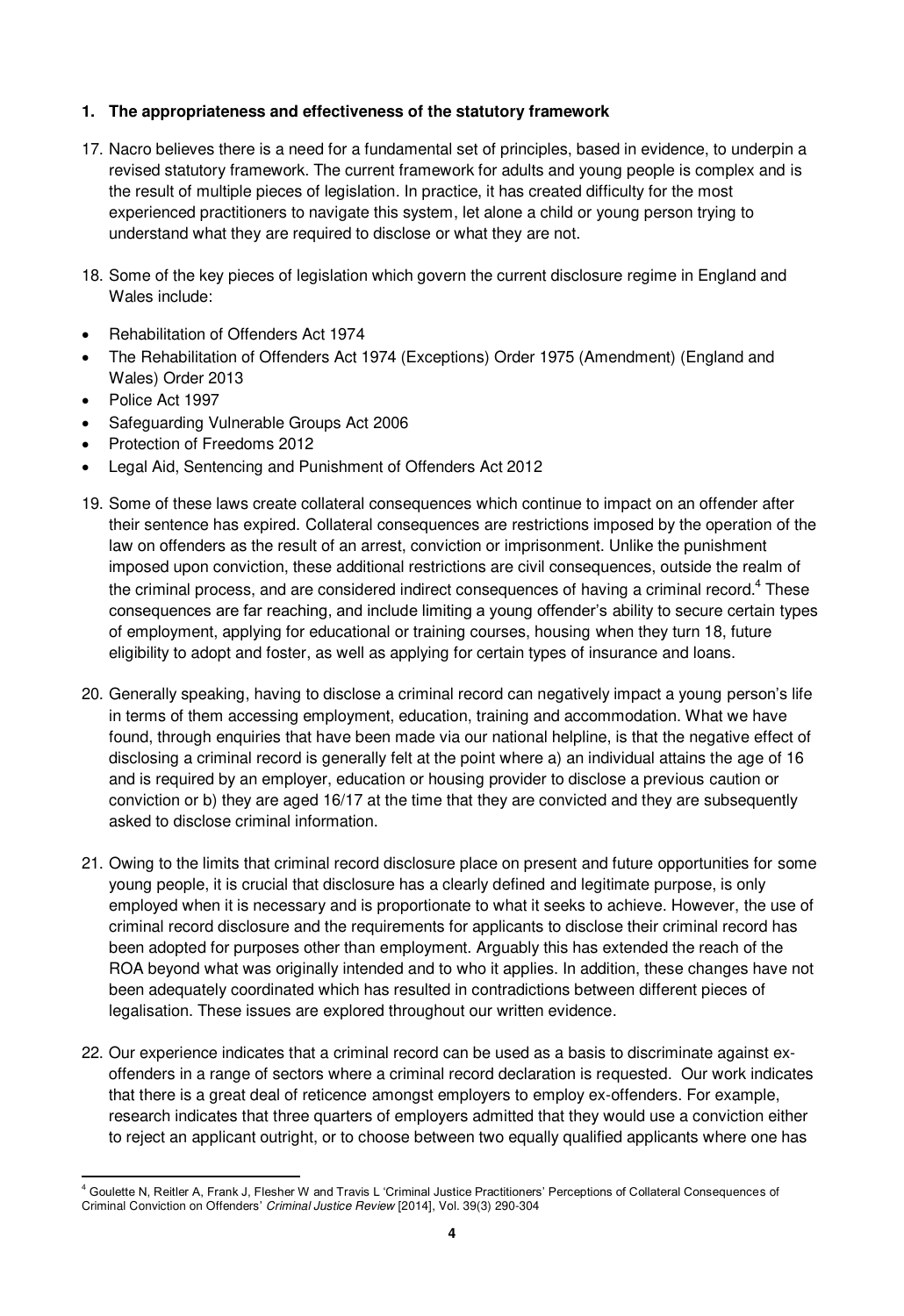no conviction.<sup>5</sup> This can have a significant effect on the ability of ex-offenders to move on in their lives.

- 23. We therefore believe that there needs to be a set of fundamental principles to underpin the framework and a clear understanding of the purpose and impact of rehabilitation periods. Currently, the purpose of the ROA is to "rehabilitate offenders who have not been reconvicted of any serious offences"; however, it does not provide a definition of rehabilitation, nor is there an explanation on how it will rehabilitate nor does it detail the steps required to achieve rehabilitation within those periods, to ensure the factors which contributed to the individual's offending have been addressed.
- 24. We believe that the current classifications do not reflect current knowledge on desistence, or moving on from crime and feel both outdated and arbitrary. As with adults, we are unaware of any evidence upon which rehabilitation periods for young people under the age of 18 are based. Given the impact these can have on future education and employment prospects, we believe it is very important to build up the evidence base and gain a better understanding.
- 25. As a Transition to Adulthood member, we believe that research on the distinct neurological development of young adults warrants a distinct approach within the criminal record disclosure regime.
- 26. Due to its complex and piecemeal nature, many people with criminal records find the regime confusing. Whilst the 2014 changes attempted to make the framework fairer and hoped it would make the regime more straightforward, the average person finds it incredibly difficult to understand and apply the provisions to their situation. For children and young people, this can be even more difficult without expert guidance and support. Without clear guidance in a user-friendly format, there is a risk that young people with a criminal record may under-disclose or over-disclose. If a prospective employer discovers discrepancies between a disclosure statement and a returned check, this can be seen as dishonest and can result in the applicant not being selected. Similarly, if a person over-discloses this can also discourage employing that particular candidate.
- 27. Whilst parts of the statutory regime make provision to penalise the unauthorised disclosure of convictions, our experience of supporting people with criminal records indicates this has not stopped some employers from carrying out unlawful checks i.e. where the conviction or caution is spent and protected by the ROA. Nacro believes that sanctions for unlawful checks as well as discrimination protection should be re-examined with a view to strengthening existing provision.

#### **2. Balance between protection of employers and the public and rehabilitation**

- 28. Nacro recognises that there needs to be an effective criminal disclosure regime that helps employers safeguard children and vulnerable adults. This regime should be robust enough to stop people who might pose a risk to children and vulnerable adults from applying for jobs where they may have contact with them. DBS checks are a necessary tool to aid the formal risk assessment process which needs to be in place for all individuals who aim to work in regulated activity with children or vulnerable adults. It is, however, also important to recognise that, as NSPCC research shows, many high-risk individuals do not have criminal convictions.<sup>6</sup>
- 29. At present it is unclear as to whether the current rehabilitation periods for young people strike an appropriate balance between their right to reintegrate back into society and the protection of the public. We believe that more robust evidence is needed in order for us to understand the link between minor convictions and cautions, and protecting the public. Nonetheless, there has tended

l

<sup>5</sup> Working Links (2010) *Prejudged: Tagged for life* London: Working Links

<sup>6</sup> Erooga M (2009) *Towards safer organisations: Adults who pose a risk to children in the workplace and implications for recruitment and selection* London: NSPCC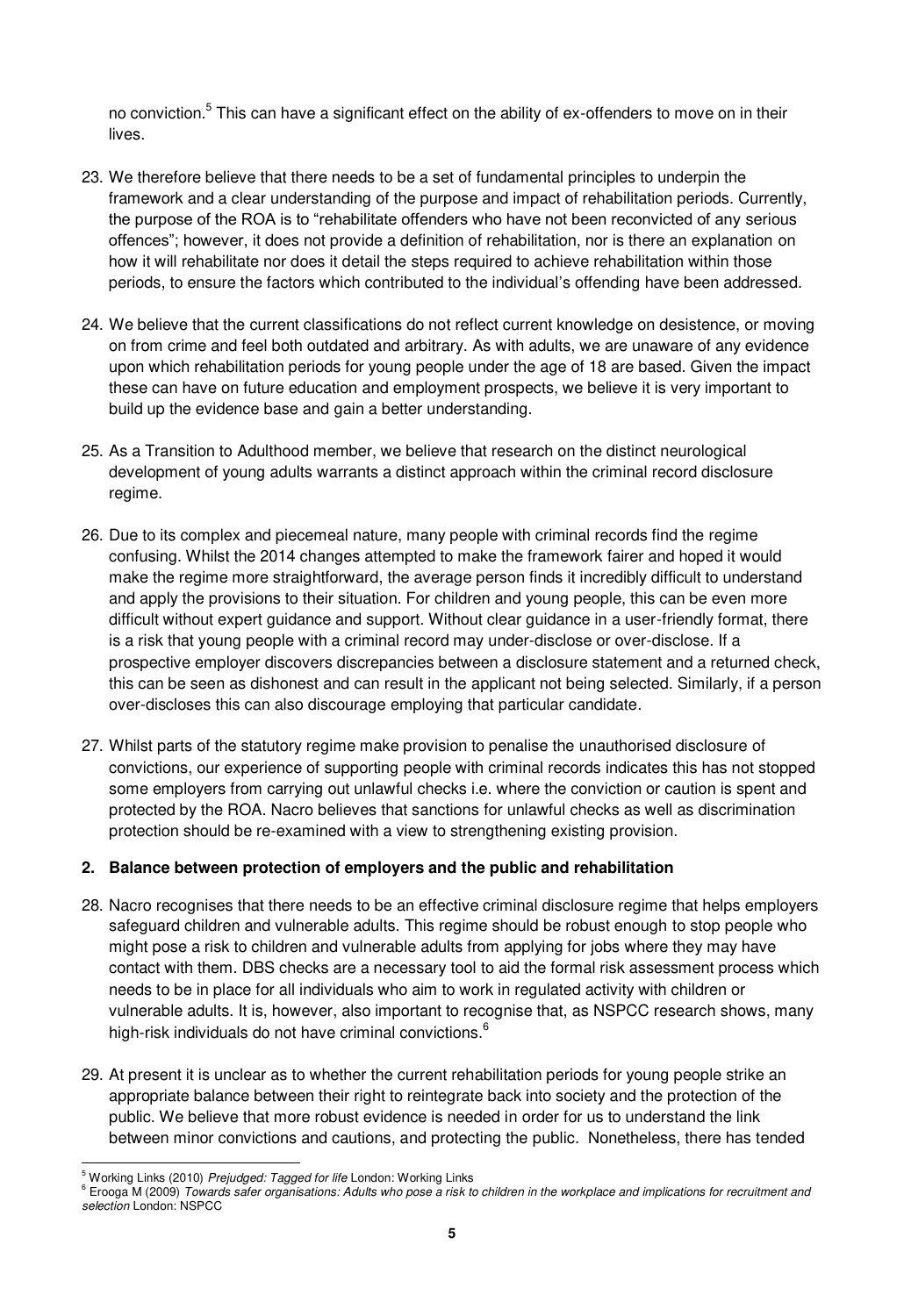to be an over-reliance on criminal record disclosures when assessing risk and not enough focus on promoting rehabilitation of young offenders. In deciding what roles and types of employment should not be protected by the ROA, there should be a transparent decision making process as well as a clear and principled relevancy test for those decisions.

30. The current disclosure regime can even extend beyond people with criminal records to affect people who they live with. For instance, the 'disqualification by association' element of the Childcare Disqualification Regulations 2009 prevents people working in early years provision if a member of their household has been cautioned or convicted for a relevant offence. These provisions should be re-examined.

## **3. Filtering and new rehabilitation periods**

# *a) Filtering*

- 31. Prior to the changes to disclosure which introduced the DBS filtering regime, RAS routinely received calls from young people who faced significant barriers when accessing education and employment opportunities that were exempt from the ROA: they were subject to a DBS check and full disclosure of all cautions and convictions regardless of how old or minor the offence.
- 32. We supported the legal challenge which led to the introduction of the filtering regime. The [case of T](https://www.supremecourt.uk/decided-cases/docs/UKSC_2013_0048_Judgment.pdf)  was the principal focus of this judgment.<sup>7</sup> T faced barriers when applying to work for a local football club, and enrolling on a sports studies course at university due to receiving warnings at the age of 11 for theft of two bicycles, both of which entailed contact with children.
- 33. The government appealed the judgment made in favour of the claimant in the Court of Appeal, but the Supreme Court ultimately dismissed parts of the government's appeal, as the Court deemed the Police Act 1997 was incompatible with the right to a private life as it was not in accordance with the law and "was not necessary in a democratic society to attain the aim of protecting the safety of children."<sup>8</sup> In passing judgement, Lord Reed stated, "I cannot ... see any rational connection between minor dishonesty as a child and the question whether, as an adult, the person might pose a threat to the safety of children with whom he came into contact."<sup>9</sup>
- 34. In May 2013, the Home Office introduced the filtering regime which allowed for certain old and minor offences to be filtered. The filtering rules allow for a young person to not disclose a conviction after 5.5 years if it was the person's only conviction, did not result in a custodial sentence and the offence does not appear on the DBS non-filtered list. Youth cautions are eligible for filtering after 2 years if the caution was not issued for an offence on the DBS non-filtered list. Filtered cautions and convictions are not disclosed on standard or enhanced DBS certificates and it is unlawful for an employer to take into account a filtered caution or conviction.
- 35. Nacro supports the principles behind the filtering regime. Some of the changes it introduced were positive and our helpline observed a decrease in the number of enquires from young people who had received cautions and convictions for old and minor offences being prevented from accessing education or employment opportunities that required DBS checks.
- 36. However, the filtering regime is extremely complex and arbitrary. It simply does not go far enough to achieve the necessary balance between public protection and allowing ex-offenders to move on from their past mistakes.

<sup>7</sup> R (on the application of T and another) (Respondents) v Secretary of State for the Home Department and another (Appellants) Trinity Term [2014] UKSC 35 On appeal from: [2013] EWCA Civ 25 8

*Ibid*, paragraph 143

<sup>9</sup> *Ibid*, paragraph 142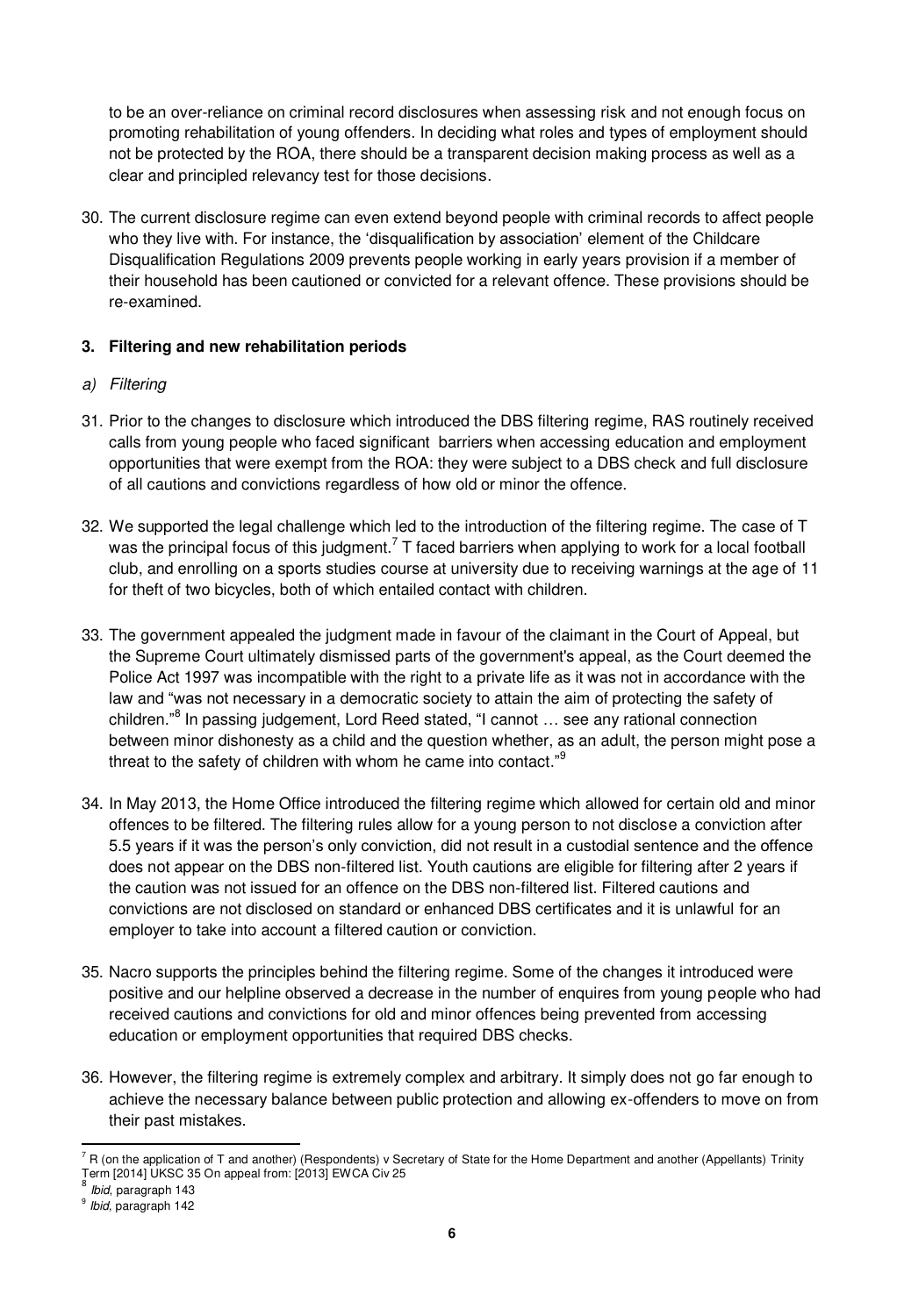- 37. The regime is extremely difficult to understand for both individuals and organisations. For example, there are clear differences between the public facing list of offences that are ineligible for filtering, and the operational list used by the DBS. It is also extremely difficult for an individual to access the required information they need to work out whether or not their offences would qualify for filtering.
- 38. RAS continues to receive enquiries from young people who have accepted a caution for a broad spectrum of offences such as actual bodily harm or affray. On occasion, the young person has been incorrectly advised that the caution will not affect their future education or employment prospects.
- 39. RAS often advocates for people who have received a caution or minor conviction in their youth that has continued to have an impact upon the[m long into adulthood.](http://www.lincolnshirelive.co.uk/i-was-done-for-affray-in-1999-now-i-m-38-and-can-t-get-work/story-29854812-detail/story.html) It is important to note that many of these enquiries come from people who may have acquired their criminal record between the ages 18-25. In our experience, those working hard to turn their lives around may find their efforts frustrated by having to disclose their criminal record. Even if their criminal record is deemed spent under the ROA, they may still be compelled to disclose their past mistakes, as some organisations still continue to carry out unlawful DBS checks on roles and positions that are not eligible. They can do this as they face no clear sanctions for breaking the law.
- 40. Nacro believes unlawful DBS checks are a significant problem. At a time when many employers complain of chronic skills shortages, we encourage the government to do everything possible to remove the barriers that young people face moving forward. This includes reviewing and scaling back the criminal record regime; it was estimated that four million DBS checks are carried out each year.<sup>10</sup>
- 41. Nacro recognises that it is important to have in place a disclosure regime that strikes the balance between public protection whilst enabling young people who are not a risk, equal access to education, training, housing and employment opportunities. We do not believe that the current filtering regime achieves this balance and welcomed the judgment in R (on the application of P and  $A$ <sup>11</sup> in the High Court in January 2016 that found the current system is arbitrary.

#### *b) Rehabilitation of Offenders Act reforms*

- 42. The ROA 1974 primarily exists to allow people with convictions to be reintegrated back into society by having the right to legally ignore their conviction(s) after a period of time. The Act allows convictions, cautions, reprimands and final warnings in respect of a certain offence to be considered spent after a specified period of time known as the rehabilitation period which is decided by the sentence or disposal received.
- 43. Once spent, the person is considered to be rehabilitated and the Act treats the person as if they had never committed an offence. As a result, the conviction or caution in question does not need to be disclosed by the person when applying for most jobs, educational courses, insurance, housing applications or other purposes, unless the role applied for is exempt from the Act.
- 44. Nacro cautiously welcomed the modest reforms to the ROA that came into force in 2014, and we continue to push for further reform as we believe that they should go much further. We recommend that the government implements the proposals recommended by Nacro President, Lord Dholakia, in

<sup>10</sup> Disclosure and Barring Service (2013) *Everything you always wanted to know about form completion… but were afraid to ask!* London: Home Office [online] available at: [https://www.gov.uk/government/uploads/system/uploads/attachment\\_data/file/260701/e](https://www.gov.uk/government/uploads/system/uploads/attachment_data/file/260701/e-guide_v1.1_PDF.pdf)quide\_v1.1\_PDF.pdf<br><sup>11</sup> B (on the epplicat

R (on the application of P and A) v Secretary of State for Justice, Secretary of State for the Home Department and Chief Constable of Thames Valley Police [2016] EWHC 89 (Admin)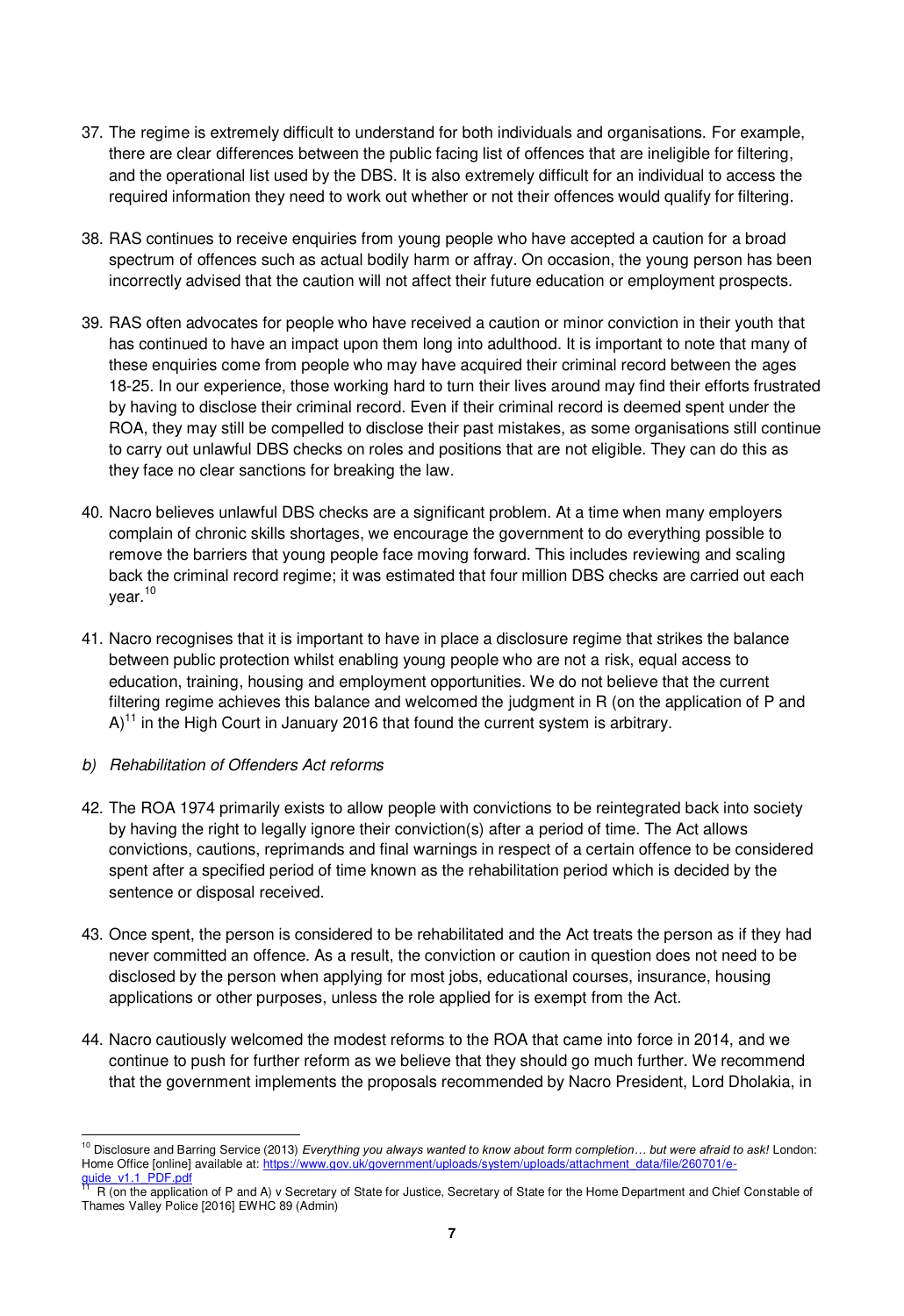our Change the Record campaign that allows for a rehabilitation period for custodial sentences over four years which are currently never spent.

45. ROA amendments have also led to unintended consequences. For example, less serious disposals such as endorsements for motoring offences, conditional discharge orders, and compensation orders; as well as relevant orders (i.e. restraining orders) are subject to significantly longer periods of disclosure than custodial or community sentences.

#### **Example scenarios**

- 46. A young person receives a three year conditional discharge order. Their sentence may become spent after three years from the date of the order being imposed by a court regardless of whether they were an adult or young person at the time of sentence.
- 47. A young person receives a six-month Detention and Training Order. Their sentence may become spent after two years: the rehabilitation period is the total length of the order (six-months) plus the buffer period of 18 months.
- 48. A young person receives a fine, three penalty points and an endorsement for a driving offence. Current guidance from the Ministry of Justice advises the rehabilitation period is three years due to the penalty points.
- 49. Clearly the current treatment of driving offences has created a perverse situation in which young people receiving an endorsement could have a longer period of disclosure than a non-custodial sentence and short custodial sentence. This is clearly not what the changes to the ROA were meant to achieve. We believe that it is vitally important to ensure that any required periods of disclosure should be in line with the seriousness of the sentence or disposal imposed on the young person.
- 50. We also urge the government to address some of the existing transparency issues. A young person may find it difficult to work out what they need to disclose when applying for roles which are covered by the Exceptions Order 1975 but may require a basic criminal check: some military offences and non-recordable offences (e.g. Fixed Penalty Notices) are treated as a sentence under the ROA but not disclosed on criminal record checks. We have raised concerns with the government in relation to the data protection implications this issue presents.

#### **Recommendations**

- 51. Nacro believes that wholesale reform of the criminal record regime is needed in order to achieve meaningful change so that it is adequate, accurate and transparent for individuals and organisations as well as striking the correct balance between public protection and giving young people who have made mistakes in their past, a fair opportunity to move on with their lives.
- 52. Nacro hopes the Committee will take into account the following recommendations:
	- Re-run a thorough review of the ROA *Breaking the Circle* part two. This would enable full consultation with a wide range of interested stakeholders.
	- Research to look at any potential indirect implications in the body of evidence around offending and disadvantaged groups.
	- A thorough review of the range of offences on the DBS non-filtered list as well as their justification and criteria for inclusion.
	- Consideration for introducing a distinct qualifying period in order that certain offences become eligible for filtering for young adult offenders. This qualifying period would be distinct from those for children and over 25s.